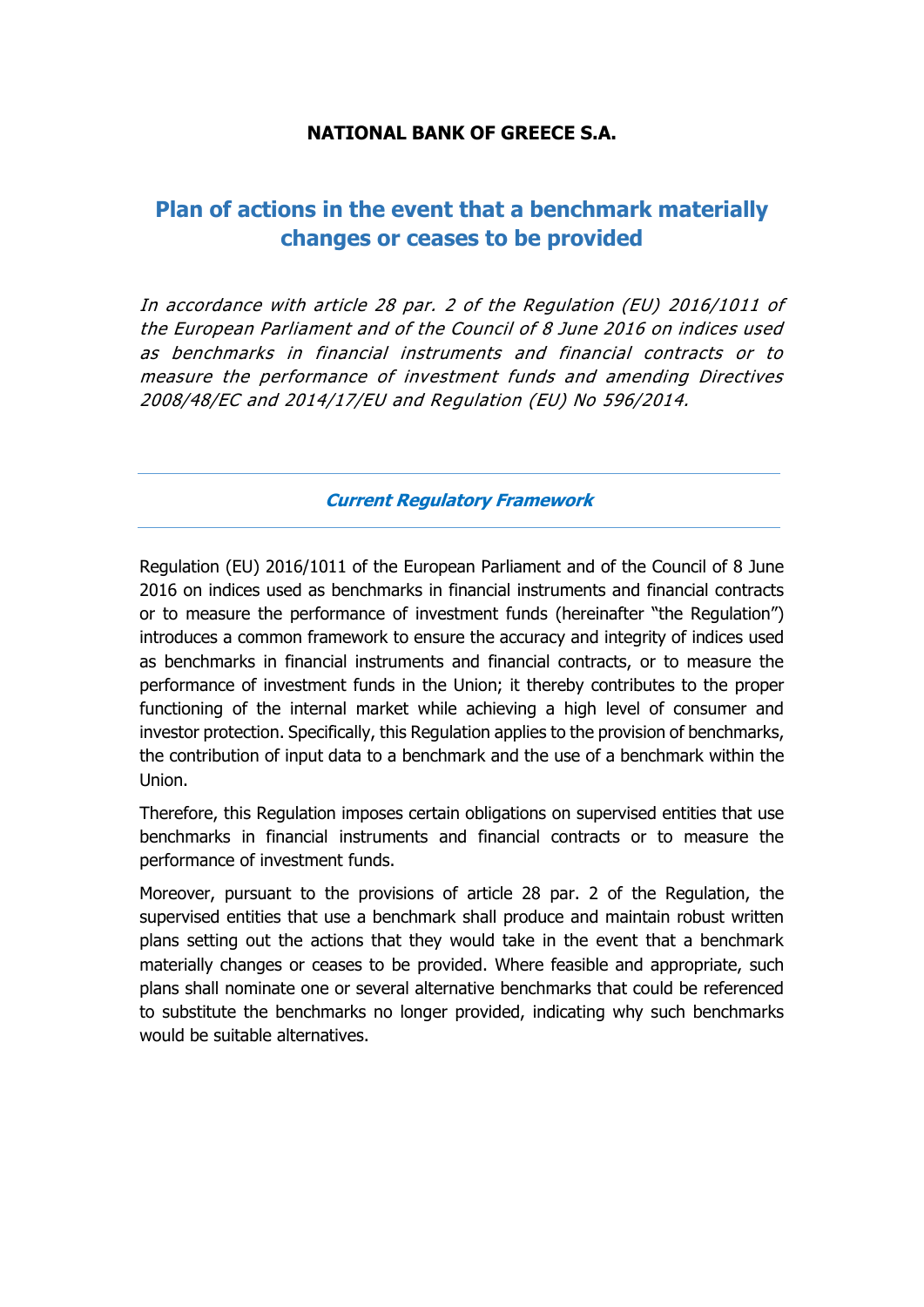## **NBG's plan of actions**

This document is the "written plan of actions" of NBG, as per the provisions of article 28 par. 2 of the Regulation, describing the procedure to be followed by NBG in the event that a benchmark materially changes or ceases to be provided.

Specifically, in the event that a benchmark materially changes or ceases to be provided, NBG shall take the following actions:

#### i. Assessing the benchmark change as material/significant or not

Note that changes in benchmarks can be material/significant or not.

For example and without limitation, non material changes could include:

- Change in the benchmark name, as a result, for instance, of a merger between administrators of benchmarks
- Non-material/minor changes in the policy used to develop a benchmark.

For example and without limitation, material changes could include:

- Material/significant changes in the policy used to develop a benchmark.
- Cessation of the provision of a benchmark
- Cessation of authorization/registration of an administrator etc.

In view of the above, the Group Treasury General Division shall initially assess whether the benchmark change is material/significant, and, if so, shall inform accordingly the Bank's Asset and Liability Committee (ALCO), so that the next steps of the procedure are taken.

#### ii. Determining the impact of a benchmark's material/significant change and examining alternative benchmarks

In the event of material/significant change of a benchmark, NBG's relevant product Unit shall determine the impact and assess the consequences of such event, reviewing at the same time existing products linked to such benchmark and the respective agreements with customers/consumers.

Moreover, the relevant Product Unit shall seek assistance from other Bank Units, as the case may be, on the basis of their experience and knowledge of the market conditions each time prevailing, shall assess alternative options available at that time regarding the nomination of one or more indices to substitute the benchmark no longer provided, indicating why such indices would be suitable alternatives. Specifically, the relevant Product Unit shall propose to the Bank's Asset and Liability Committee (ALCO), the alternative option deemed appropriate, providing the relevant documentation.

The assessment of alternative options shall take place in obligatory compliance – among others – with the following: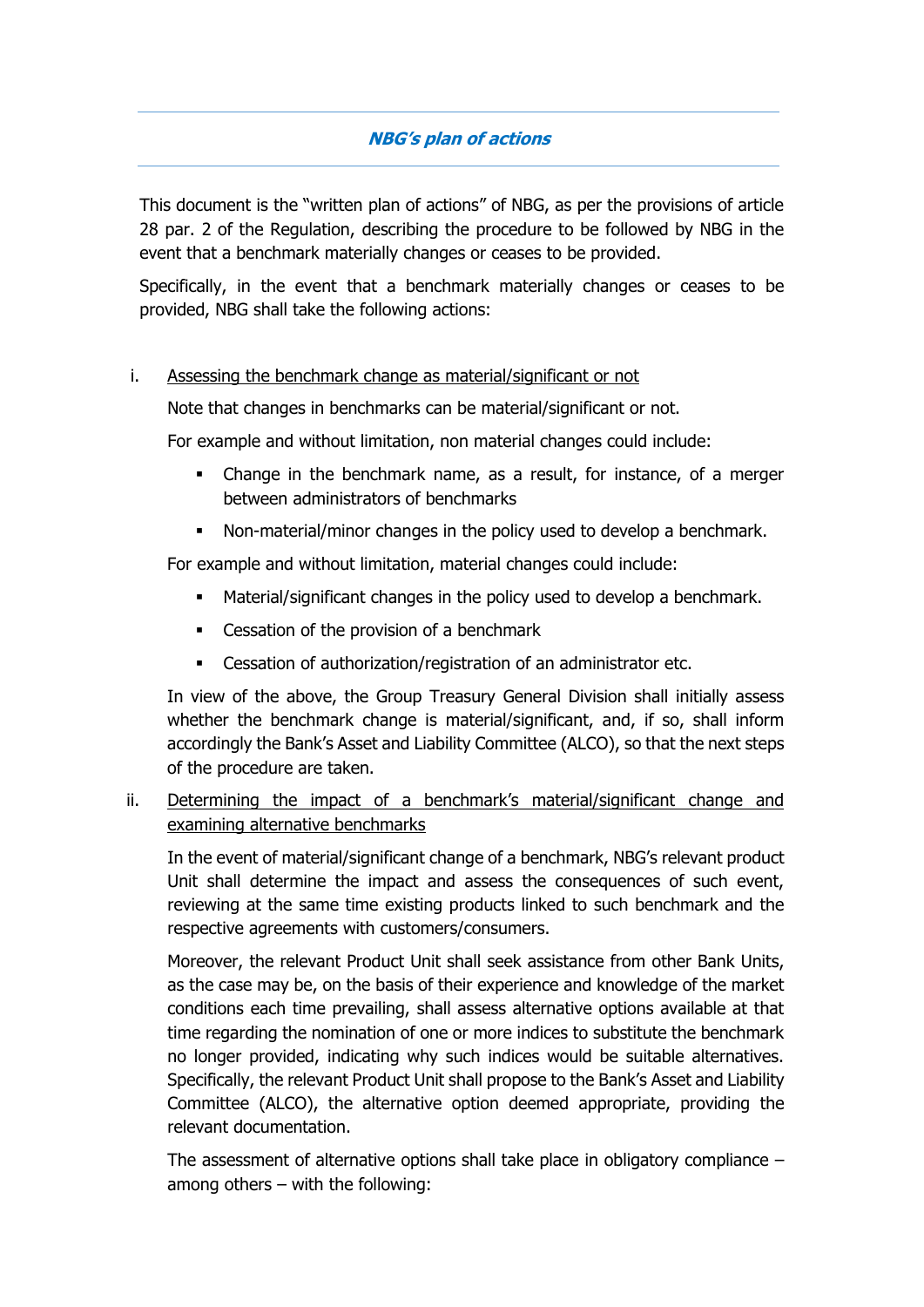- Any Regulatory Acts (Implementing Regulations, Instructions or Codes of Conduct), clarifications or guidelines issued by the competent supervisory authorities or other bodies (European Central Bank, Bank of Greece, Hellenic Capital Market Commission, ΕΒΑ, ESMA, ISDA etc.)
- Any instructions or solutions provided by the benchmark administrator, provided that the latter is actively authorized by its Supervisory Authority (i.e. its authorization is not suspended or revoked)
- The provisions of the applicable regulatory framework of the "Regulation", so as to ensure the Bank's compliance with supervisory requirements
- The ability to promptly implement the new benchmark
- The transparency and availability of the new benchmark, as well as the compliance level of the latter with the current regulatory framework that derives or is referred to by the "Regulation"
- If there is no available Benchmark that meets the abovementioned requirements, then the Bank, in order to adopt the suitable alternative, shall take into consideration special provisions concerning supervisory requirements relating to benchmarks, which are included in individual applicable Union legislation (and according to a case by case use of a benchmark), as well as the objective and internationally recognized and accepted guidelines on benchmarks, as they are issued and apply in the context of IOSCO ("Principles for Financial Benchmarks", 2012).

At this stage, the option of non-replacement (of the benchmarks changed or no longer provided) in hedging agreements of the Bank or its customers shall be also assessed.

#### iii. Taking decisions regarding appropriate substitution of the benchmark

The Bank's Asset and Liability Committee (ALCO), shall examine and assess the proposal of the relevant Product Units on the substitution of the benchmark, and shall decide which alternative shall be adopted by NBG.

#### iv. Implementing necessary changes

Following the relevant decisions of the Bank's Asset and Liability Committee (ALCO), the Product Units, in cooperation, if necessary, with other NBG Units, shall schedule the required implementation actions. Specifically, appropriate modifications shall be made to the pre-contractual and contractual documents for the Bank's products, necessary adjustments shall be made to the Bank's IT systems, any existing customers shall be informed accordingly, the Rates and Charges available at NBG Branches and on the Bank's site shall be modified accordingly, etc.

This Plan and any updating shall be approved by the Bank's Asset and Liability Committee (ALCO). The Plan shall be published on the Bank's website (www.nbg.gr) and shall be available at the Bank's Branch Network.